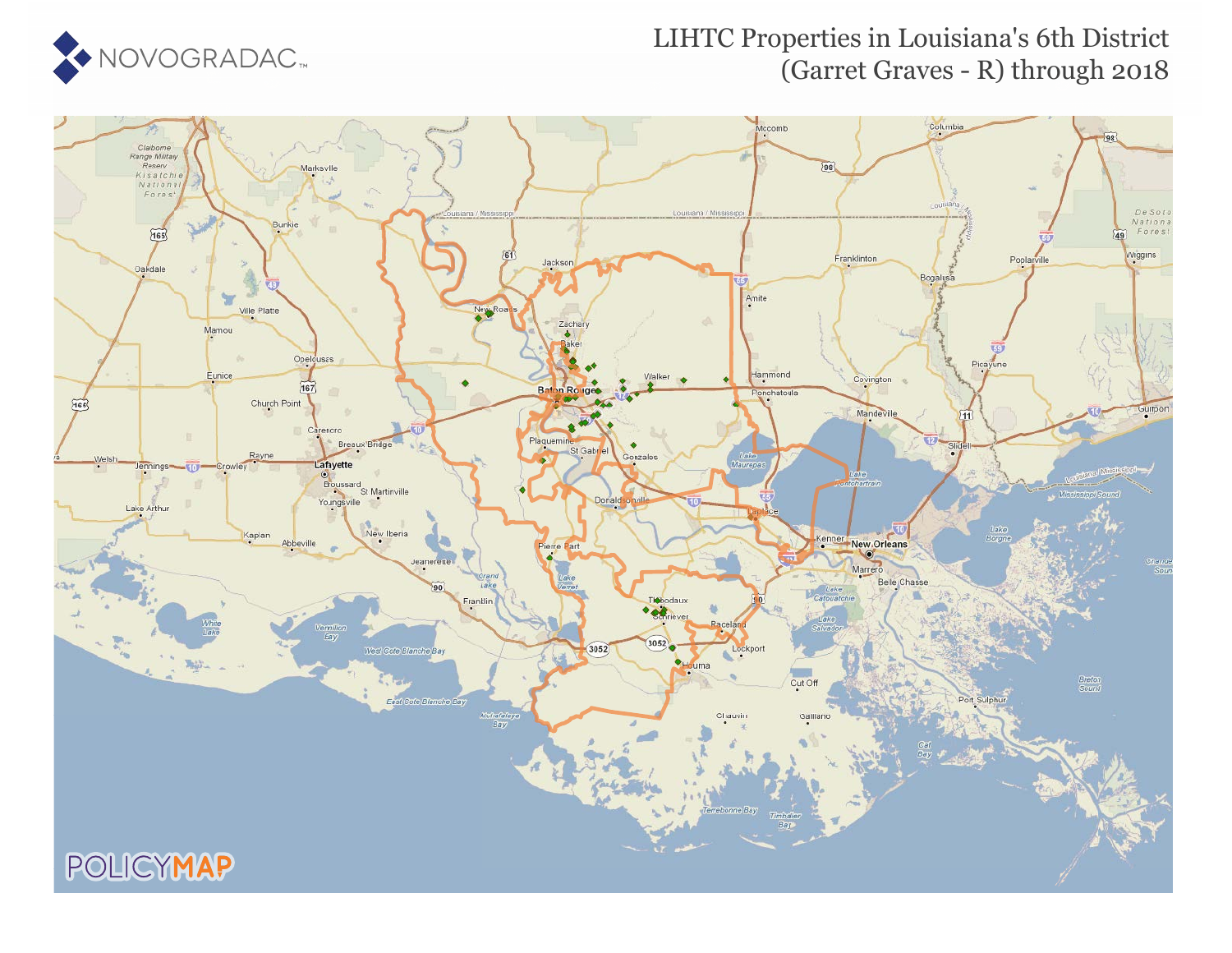| <b>Project Name</b>                      | <b>Address</b>                                  | City                                            | <b>State</b> | <b>Zip Code</b> | Nonprofit<br><b>Sponsor</b> | <b>Allocation</b><br><b>Year</b> | <b>Annual</b><br><b>Allocated</b><br><b>Amount</b> | <b>Year Placed</b><br>in Service | <b>Construction Type</b> | <b>Total</b><br><b>Units</b> | Low<br><b>Income</b><br><b>Units</b> | <b>Rent or</b><br><b>Income</b><br><b>Ceiling</b> | <b>Credit</b><br>Percentage        | Tax-<br><b>Exempt</b><br><b>Bond</b> | <b>HUD Multi-</b><br>Family<br><b>Financing/Rental</b><br><b>Assistance</b> |
|------------------------------------------|-------------------------------------------------|-------------------------------------------------|--------------|-----------------|-----------------------------|----------------------------------|----------------------------------------------------|----------------------------------|--------------------------|------------------------------|--------------------------------------|---------------------------------------------------|------------------------------------|--------------------------------------|-----------------------------------------------------------------------------|
| <b>ASHLEY PLACE</b>                      | DR                                              | $219$ EDGEWOOD $\,$ DENHAM SPRINGS $\,$ LA $\,$ |              | 70726           |                             | Insufficient<br>Data             | $\$0$                                              | Insufficient<br>Data             | Not Indicated            | 36                           | $\bf{0}$                             |                                                   | Not<br>Indicated                   |                                      |                                                                             |
| <b>WEST PARK HOMES</b><br><b>PHASE I</b> | <b>4325 W PARK</b><br>AVE                       | <b>GRAY</b>                                     | LA           | 70359           | No                          | 2006                             | \$0                                                | Insufficient<br>Data             | New Construction         | 30                           | $\bf{0}$                             |                                                   | Not<br>Indicated                   | No                                   |                                                                             |
| <b>WEST PARK HOMES</b><br>PHASE III      | <b>4325 W PARK</b><br>AVE                       | GRAY                                            | LA           | 70359           | $\rm\thinspace No$          | 2006                             | \$0                                                | Insufficient<br>Data             | <b>New Construction</b>  | 24                           | $\bf{0}$                             |                                                   | Not<br>Indicated                   | No                                   |                                                                             |
| <b>WEST PARK HOMES</b><br>PHASE II       | <b>4325 W PARK</b><br>AVE                       | <b>GRAY</b>                                     | LA           | 70359           | No                          | 2006                             | \$0                                                | Insufficient<br>Data             | New Construction         | 30                           | $\bf{0}$                             |                                                   | Not<br>Indicated                   | No                                   |                                                                             |
| <b>BAYOU CANE</b><br><b>APARTMENTS</b>   | 137 SYNERGY<br>BLVD.                            | <b>HOUMA</b>                                    | LA           | 70360-0000      | No                          | 2014                             | $\$0$                                              | Insufficient<br>Data             | <b>New Construction</b>  | 82                           | $\bf{0}$                             |                                                   | TCEP only No                       |                                      |                                                                             |
| HOWELL VILLAGE                           | 72MD AND<br>HOWELL BLVD                         | <b>BATON ROUGE</b>                              | LA           | 70816-0000      | No                          | Insufficient<br>Data             | $\$0$                                              | Insufficient<br>Data             | New Construction         | 380                          | $\bf{0}$                             |                                                   | <b>TCEP</b> only                   |                                      |                                                                             |
| <b>MEADOWS AT</b><br><b>NICHOLSON</b>    | SE CORNER OF<br>DR                              | NICHOLSON RD<br>AND GARDERE<br>BATON ROUGE      | <b>LA</b>    | 70810-0000      | $\mathbf{N}\mathbf{o}$      | Insufficient<br>Data             | $\$0$                                              | Insufficient<br>Data             | <b>New Construction</b>  | 204                          | $\bf{0}$                             |                                                   | <b>TCEP</b> only                   |                                      |                                                                             |
| PEAKS OF BATON<br><b>ROUGE</b>           | NW/C N. BON<br><b>AND HARRY</b><br><b>DRIVE</b> | MARCHE DRIVE BATON ROUGE                        | LA           | 70806-0000      | No                          | Insufficient<br>Data             | $\$0$                                              | Insufficient<br>Data             | Acquisition and Rehab 48 |                              | $\bf{0}$                             |                                                   | <b>TCEP</b> only                   |                                      |                                                                             |
| RIVERDALE                                | 569 CURET<br><b>STREET</b>                      | NEW ROADS                                       | LA           | 70760-0000      | Yes                         | Insufficient<br>Data             | $\$0$                                              | Insufficient<br>Data             | New Construction         | 48                           | $\bf{0}$                             |                                                   | <b>TCEP</b> only                   |                                      |                                                                             |
| <b>BENT FREE MANOR</b>                   |                                                 | 12278 PLANK RD BATON ROUGE                      | LA           | 70811           | No                          | 1987                             | \$0                                                | 1987                             | <b>New Construction</b>  | 32                           | 32                                   |                                                   | 30 % present $\,$ No $\,$<br>value |                                      |                                                                             |
| <b>BRISTOL APTS II</b>                   | <b>4980 LOWER</b><br>ZACHARY RD                 | <b>ZACHARY</b>                                  | LA           | 70791           | No                          | 1988                             | \$0                                                | 1988                             | <b>New Construction</b>  | 34                           | 34                                   |                                                   | 30 % present No<br>value           |                                      |                                                                             |
| <b>NEW ROADS MANOR</b><br><b>APTS</b>    | 151 GREZAFFI<br>DR                              | NEW ROADS                                       | $\rm LA$     | 70760           | $\mathbf {No}$              | 1988                             | $\$0$                                              | 1988                             | New Construction         | 32                           | $32\,$                               | 60% AMGI                                          | $30\,\%$ present $\,$ No value     |                                      |                                                                             |
| <b>IBERVILLE MANOR</b>                   | $25925\, \mbox{TENANT}$<br>RD                   | PLAQUEMINE                                      | <b>LA</b>    | 70764           | $\mathbf{N}\mathbf{o}$      | 1989                             | $\$0$                                              | 1989                             | <b>New Construction</b>  | 32                           | 32                                   |                                                   | Not<br>Indicated                   | $\rm No$                             |                                                                             |

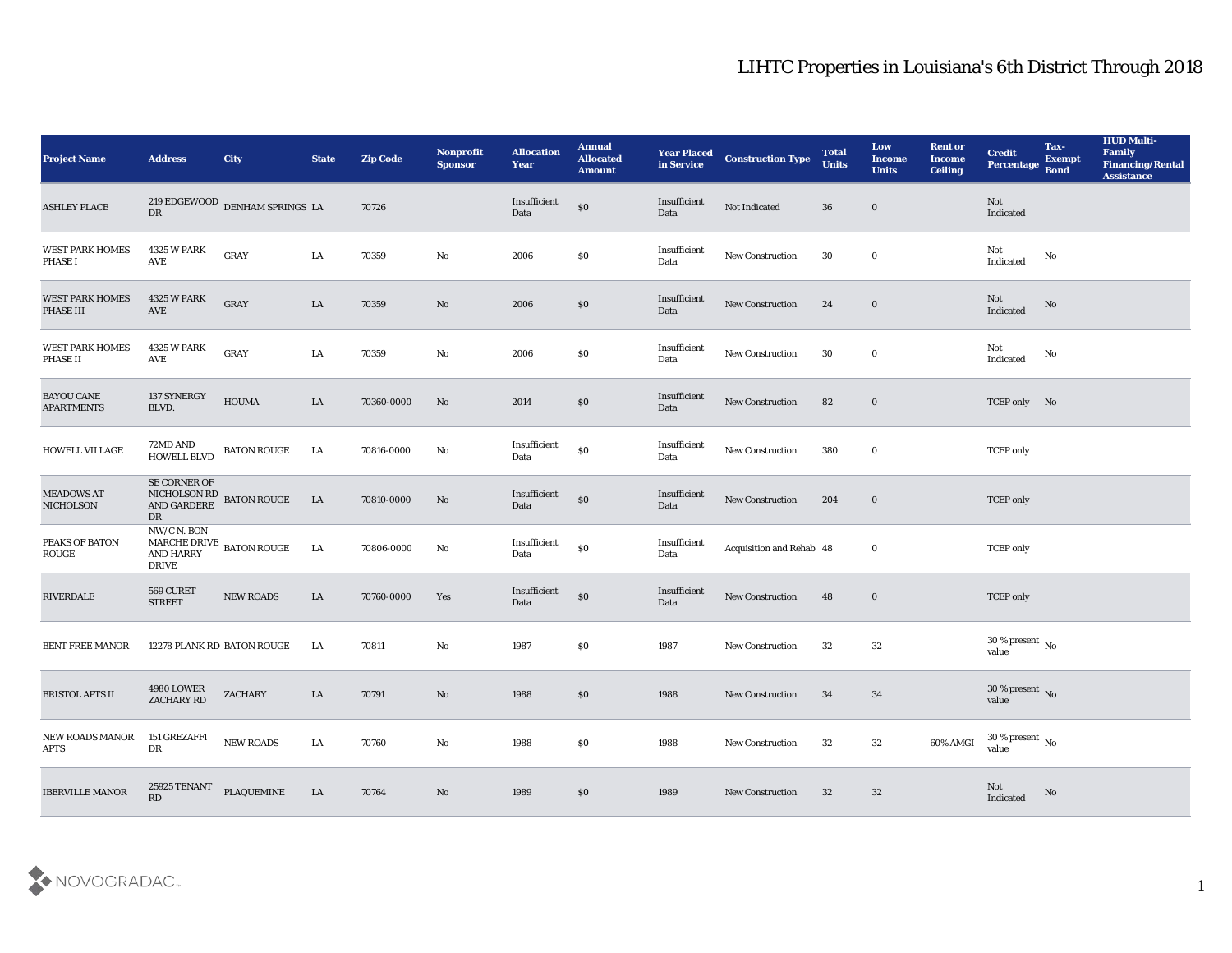| <b>Project Name</b>                                | <b>Address</b>                                          | <b>City</b>               | <b>State</b> | <b>Zip Code</b> | <b>Nonprofit</b><br><b>Sponsor</b> | <b>Allocation</b><br><b>Year</b> | <b>Annual</b><br><b>Allocated</b><br><b>Amount</b> | <b>Year Placed</b><br>in Service | <b>Construction Type</b>                                                           | <b>Total</b><br><b>Units</b> | Low<br><b>Income</b><br><b>Units</b> | <b>Rent or</b><br><b>Income</b><br><b>Ceiling</b> | <b>Credit</b><br><b>Percentage</b> | Tax-<br><b>Exempt</b><br><b>Bond</b> | <b>HUD Multi-</b><br><b>Family</b><br><b>Financing/Rental</b><br><b>Assistance</b> |
|----------------------------------------------------|---------------------------------------------------------|---------------------------|--------------|-----------------|------------------------------------|----------------------------------|----------------------------------------------------|----------------------------------|------------------------------------------------------------------------------------|------------------------------|--------------------------------------|---------------------------------------------------|------------------------------------|--------------------------------------|------------------------------------------------------------------------------------|
| SABLE CHASE                                        | 1860 BLVD DE<br><b>PROVINCE</b>                         | <b>BATON ROUGE</b>        | LA           | 70816           | No                                 | 1989                             | $\$0$                                              | 1989                             | Acquisition and Rehab 208                                                          |                              | 208                                  |                                                   | 70 % present $\sqrt{\ }$<br>value  |                                      |                                                                                    |
| <b>LABELLE AIRE &amp;</b><br><b>CENTURION ARM</b>  | <b>ANN DR</b>                                           | 1710 N MARQUE BATON ROUGE | LA           | 70815           | No                                 | 1990                             | $\$0$                                              | 1990                             | Acquisition and Rehab 240                                                          |                              | 240                                  |                                                   | 30 % present Yes<br>value          |                                      |                                                                                    |
| <b>GREEN OAKS APTS</b>                             | 149 MEADOW<br><b>CIRCLE</b>                             | <b>THIBODAUX</b>          | LA           | 70301-0000      | No                                 | 1990                             | \$0                                                | 1992                             | Acquisition and Rehab 48                                                           |                              | 48                                   |                                                   | TCEP only No                       |                                      |                                                                                    |
| MARINGOUIN MANOR 77225 LANDRY<br><b>APARTMENTS</b> | <b>STREET</b>                                           | MARINGOUIN                | LA           | 70757-0000      | No                                 | 1991                             | \$0                                                | 1992                             | Acquisition and Rehab 24                                                           |                              | $\bf{0}$                             |                                                   | 60% AMGI TCEP only No              |                                      |                                                                                    |
| <b>RAINBOW ACRES APTS</b>                          | 18916 FLORIDA<br><b>STREET</b>                          | <b>ALBANY</b>             | LA           | 70711-0000      | No                                 | 1991                             | $\$0$                                              | 1992                             | Acquisition and Rehab 32                                                           |                              | $\bf{0}$                             |                                                   | 60% AMGI TCEP only No              |                                      |                                                                                    |
| <b>JEFFERSON LAKES I</b><br><b>APARTMENTS</b>      | 12400<br><b>JEFFERSON</b><br><b>HIGHWAY</b>             | <b>BATON ROUGE</b>        | LA           | 70816-0000      | No                                 | 1991                             | \$42,751                                           | 1992                             | Acquisition and Rehab 296                                                          |                              | $\bf{0}$                             | 60% AMGI                                          | $30\,\%$ present $\,$ No value     |                                      |                                                                                    |
| CATHOLIC-<br><b>PRESBYTERIAN</b>                   | 655 NORTH<br><b>STREET</b>                              | <b>BATON ROUGE</b>        | LA           | 70802-0000      | No                                 | 1991                             | $\$0$                                              | 1993                             | Acquisition and Rehab 195                                                          |                              | 195                                  |                                                   | TCEP only No                       |                                      |                                                                                    |
| FALSE RIVER MANOR                                  | 1102 HOSPITAL<br>RD                                     | NEW ROADS                 | LA           | 70760-0000      | No                                 | Insufficient<br>Data             | $\$0$                                              | 1993                             | Acquisition and Rehab 40                                                           |                              | $\bf{0}$                             |                                                   | TCEP only No                       |                                      |                                                                                    |
| SPRINGFIELD MANOR<br><b>APARTMENTS</b>             | 25126<br><b>BLOODRIVER</b><br>ROAD                      | SPRINGFIELD               | LA           |                 | $\mathbf{No}$                      | 1993                             | $\$0$                                              | 1994                             | Acquisition and Rehab 18                                                           |                              | $\bf{0}$                             |                                                   | TCEP only No                       |                                      |                                                                                    |
| SPRINGFIELD MANOR                                  | 25126 BLOOD<br><b>RIVER RD</b>                          | SPRINGFIELD               | LA           | 70462-0000      | No                                 | Insufficient<br>Data             | $\$0$                                              | 1994                             | Acquisition and Rehab 18                                                           |                              | $\bf{0}$                             |                                                   | TCEP only No                       |                                      |                                                                                    |
| <b>WHITE CASTLE</b><br><b>MANOR</b>                | <b>CORNER OF</b><br><b>BOWIE &amp;</b><br><b>TASSIN</b> | <b>WHITE CASTLE</b>       | LA           | 70788-0000      | No                                 | 1993                             | \$33,100                                           | 1994                             | Acquisition and Rehab 24                                                           |                              | 24                                   |                                                   | TCEP only No                       |                                      |                                                                                    |
| <b>JEFFERSON LAKES II</b><br><b>APARTMENTS</b>     | 12400<br><b>JEFFERSON</b><br>HWY.                       | <b>BATON ROUGE</b>        | LA           | 70816-0000      | $\rm\thinspace No$                 | 1994                             | \$73,694                                           | 1995                             | Acquisition and Rehab 112                                                          |                              | 112                                  |                                                   | 60% AMGI TCEP only No              |                                      |                                                                                    |
| PLANTATION TRACE<br><b>APTS</b>                    | 2127 AUDUBON<br>$\operatorname{AVE}$                    | <b>THIBODAUX</b>          | LA           | 70301           | ${\bf No}$                         | 1993                             | \$0                                                | 1995                             | Both New Construction 100<br>and $\ensuremath{\mathrm{A}}/\ensuremath{\mathrm{R}}$ |                              | 100                                  |                                                   | $70\,\%$ present $\,$ No value     |                                      |                                                                                    |

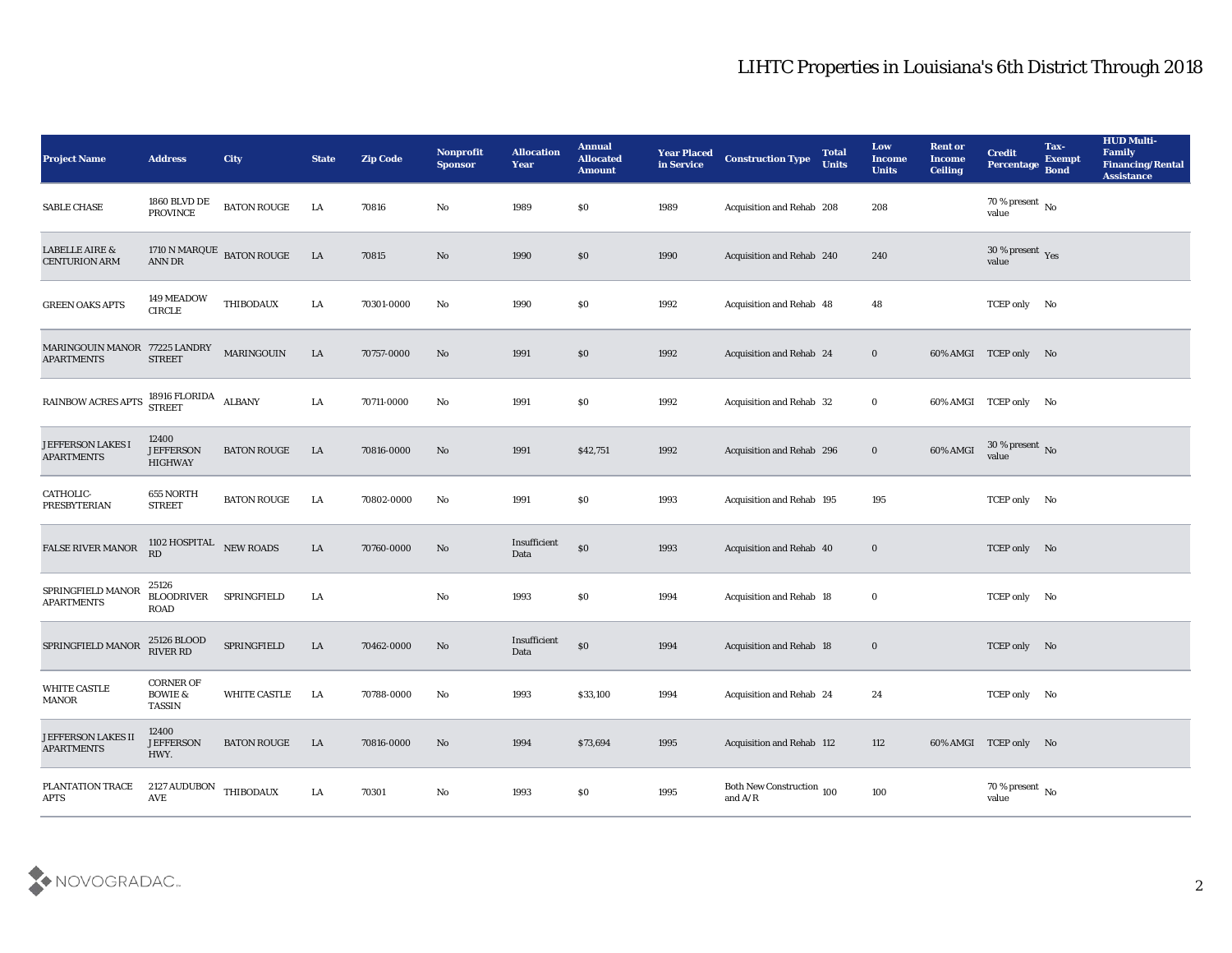| <b>Project Name</b>                         | <b>Address</b>                                   | <b>City</b>               | <b>State</b> | <b>Zip Code</b> | Nonprofit<br><b>Sponsor</b> | <b>Allocation</b><br><b>Year</b> | <b>Annual</b><br><b>Allocated</b><br><b>Amount</b> | <b>Year Placed</b><br>in Service | <b>Construction Type</b>  | <b>Total</b><br><b>Units</b> | Low<br><b>Income</b><br><b>Units</b> | <b>Rent or</b><br><b>Income</b><br><b>Ceiling</b> | <b>Credit</b><br>Percentage        | Tax-<br><b>Exempt</b><br><b>Bond</b> | <b>HUD Multi-</b><br>Family<br><b>Financing/Rental</b><br><b>Assistance</b> |
|---------------------------------------------|--------------------------------------------------|---------------------------|--------------|-----------------|-----------------------------|----------------------------------|----------------------------------------------------|----------------------------------|---------------------------|------------------------------|--------------------------------------|---------------------------------------------------|------------------------------------|--------------------------------------|-----------------------------------------------------------------------------|
| SIEGEN VILLAGE                              | 6630 SIEGEN<br>${\rm LANE}$                      | <b>BATON ROUGE</b>        | LA           | 70809-0000      | No                          | 1993                             | \$159,060                                          | 1995                             | Acquisition and Rehab 312 |                              | $\bf{0}$                             | 60% AMGI                                          | 70 % present No<br>value           |                                      |                                                                             |
| <b>SPANISH OAKS</b>                         |                                                  | 4430 HATCHER BATON ROUGE  | LA           | 70806-0000      | No                          | 1994                             | $\$0$                                              | 1995                             | Acquisition and Rehab 91  |                              | $\bf{0}$                             |                                                   | TCEP only No                       |                                      |                                                                             |
| <b>BLUEBONNET RIDGE</b>                     | 10624<br><b>GLENSTONE</b><br>AVE                 | <b>BATON ROUGE</b>        | LA           | 70810-0000      | Yes                         | 1994                             | \$52,499                                           | 1996                             | Acquisition and Rehab 112 |                              | $\bf{0}$                             | 60% AMGI                                          | $70\,\%$ present $\,$ No value     |                                      |                                                                             |
| CEDAR RIDGE APTS                            | 29880 SOUTH<br>CEDAR STREET                      | <b>LIVINGSTON</b>         | LA           | 70754-0000      | No                          | 1994                             | \$23,649                                           | 1996                             | Acquisition and Rehab 42  |                              | 42                                   |                                                   | TCEP only No                       |                                      |                                                                             |
| <b>KING'S PLACE</b><br><b>APARTMENTS</b>    | 1400 MLK BLVD. THIBODAUX                         |                           | LA           | 70301-0000      | No                          | 1994                             | \$26,190                                           | 1996                             | <b>New Construction</b>   | 48                           | $\bf{0}$                             |                                                   | 60% AMGI TCEP only No              |                                      |                                                                             |
| REDBUD APARTMENTS                           | 4201 GROOM<br><b>ROAD</b>                        | <b>BAKER</b>              | LA           | 70714-0000      | No                          | 1994                             | $\$0$                                              | 1996                             | Acquisition and Rehab 16  |                              | $\bf{0}$                             |                                                   | TCEP only No                       |                                      |                                                                             |
| <b>SYCAMORE SUITES</b>                      | 4386<br><b>JEFFERSON</b><br><b>STREET</b>        | <b>BAKER</b>              | LA           | 70714-0000      | No                          | 1994                             | \$0                                                | 1996                             | Acquisition and Rehab 16  |                              | $\bf{0}$                             |                                                   | TCEP only No                       |                                      |                                                                             |
| CANTERBURY SQUARE 3003 RIVER<br><b>APTS</b> | ROAD                                             | <b>BATON ROUGE</b>        | LA           | 70802-0000      | No                          | 1998                             | \$75,199                                           | 1997                             | Acquisition and Rehab 204 |                              | $\bf{0}$                             |                                                   | TCEP only No                       |                                      |                                                                             |
| <b>RIVER RIDGE APTS</b>                     |                                                  | 1150 ASTER ST BATON ROUGE | LA           | 70802           | No                          | 1995                             | \$0                                                | 1997                             | Acquisition and Rehab 204 |                              | 204                                  |                                                   | $70\,\%$ present $\,$ No value     |                                      |                                                                             |
| <b>ST JEAN I</b>                            | 16441 S<br><b>HARRELL'S</b><br><b>FERRY ROAD</b> | <b>BATON ROUGE</b>        | LA           | 70817-0000      | No                          | 1996                             | \$74,463                                           | 1997                             | Acquisition and Rehab 208 |                              | $\bf{0}$                             |                                                   | TCEP only No                       |                                      |                                                                             |
| <b>ST JEAN II</b>                           | 16441 S.<br><b>HARRELL'S</b><br>FERRY ROAD       | <b>BATON ROUGE</b>        | LA           | 70817-0000      | No                          | 1996                             | \$75,551                                           | 1997                             | Acquisition and Rehab 208 |                              | $\bf{0}$                             |                                                   | TCEP only No                       |                                      |                                                                             |
| <b>BAYOU BEND APTS</b>                      | 109 CHARLOTTE $_{\rm{GRAY}}$<br><b>ST</b>        |                           | ${\rm LA}$   | 70359           | $\rm\thinspace No$          | 1998                             | \$0                                                | 1998                             | Acquisition and Rehab 51  |                              | $51\,$                               |                                                   | 30 % present $\,$ No $\,$<br>value |                                      |                                                                             |
| EDGEWOOD<br><b>APARTMENTS</b>               | 11021 PLANK<br>$\rm{ROAD}$                       | <b>BATON ROUGE</b>        | LA           | 70811-0000      | $\mathbf{N}\mathbf{o}$      | 1997                             | \$15,562                                           | 1998                             | Acquisition and Rehab 72  |                              | 72                                   | 60% AMGI                                          | $30\,\%$ present $\,$ No value     |                                      |                                                                             |

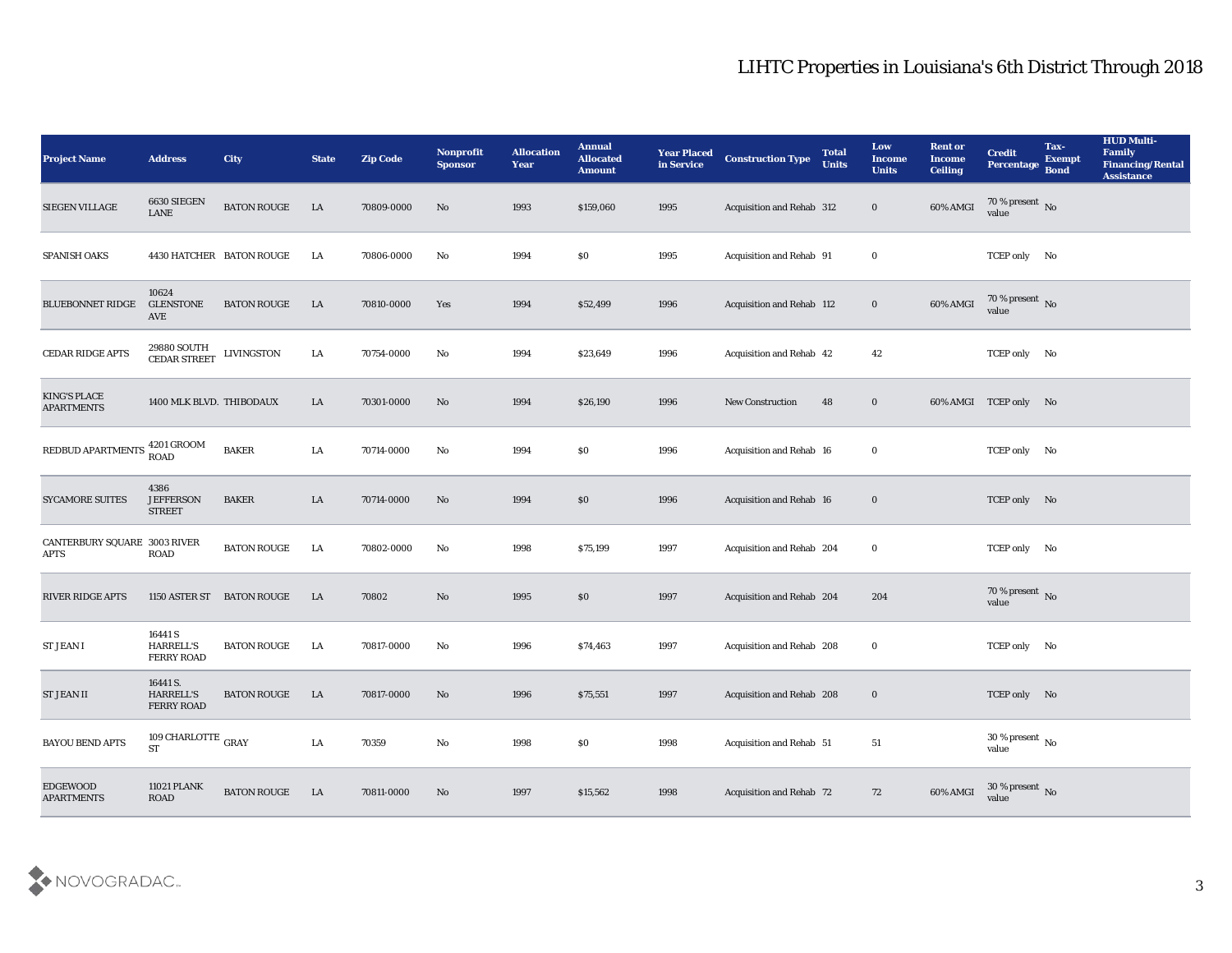| Project Name                               | <b>Address</b>                                                 | City               | <b>State</b> | <b>Zip Code</b> | Nonprofit<br><b>Sponsor</b> | <b>Allocation</b><br><b>Year</b> | <b>Annual</b><br><b>Allocated</b><br><b>Amount</b> | <b>Year Placed</b><br>in Service | <b>Construction Type</b>  | <b>Total</b><br><b>Units</b> | Low<br>Income<br><b>Units</b> | <b>Rent or</b><br>Income<br><b>Ceiling</b> | <b>Credit</b><br>Percentage                 | Tax-<br><b>Exempt</b><br><b>Bond</b> | <b>HUD Multi-</b><br>Family<br><b>Financing/Rental</b><br><b>Assistance</b> |
|--------------------------------------------|----------------------------------------------------------------|--------------------|--------------|-----------------|-----------------------------|----------------------------------|----------------------------------------------------|----------------------------------|---------------------------|------------------------------|-------------------------------|--------------------------------------------|---------------------------------------------|--------------------------------------|-----------------------------------------------------------------------------|
| <b>ST JEAN III</b>                         | 16441 S.<br><b>HARRELL'S</b><br>FERRY ROAD,<br><b>BLDG. 24</b> | <b>BATON ROUGE</b> | LA           | 70817-0000      | No                          | Insufficient<br>Data             | \$76,551                                           | 1998                             | Acquisition and Rehab 208 |                              | $\bf{0}$                      |                                            | TCEP only No                                |                                      |                                                                             |
| <b>ST CHARLES MANOR</b>                    | <b>ST. CHARLES</b><br><b>STREET</b>                            | THIBODAUX          | LA           | 70301-0000      | No                          | 1997                             | \$16,793                                           | 1998                             | Acquisition and Rehab 48  |                              | $\bf{0}$                      |                                            | TCEP only No                                |                                      |                                                                             |
| <b>BOUGAINVILLA APTS</b>                   | 1293 NORTH<br><b>RIVER ROAD</b>                                | DENHAM SPRINGS LA  |              | 70726-0000      | No                          | 1998                             | \$23,636                                           | 1999                             | Acquisition and Rehab 48  |                              | $\bf{0}$                      |                                            | TCEP only No                                |                                      |                                                                             |
| <b>CAMELLIA TRACE</b>                      | 4250 GROOM<br><b>ROAD</b>                                      | <b>BAKER</b>       | LA           | 70714-0000      | No                          | 1997                             | \$40,455                                           | 1999                             | Acquisition and Rehab 80  |                              | $\bf{0}$                      |                                            | TCEP only No                                |                                      |                                                                             |
| FAMILY MANOR APTS                          | <b>12753 PLANK</b><br><b>ROAD</b>                              | <b>BAKER</b>       | LA           | 70714-0000      | No                          | 1999                             | \$14,025                                           | 1999                             | <b>New Construction</b>   | 40                           | $\bf{0}$                      | 60% AMGI                                   | 70 % present $\,$ No $\,$<br>value          |                                      |                                                                             |
| <b>CHARLESTON OAKS</b><br><b>APTS</b>      | 4256<br><b>JEFFERSON</b><br><b>STREET</b>                      | <b>BAKER</b>       | LA           | 70714-0000      | No                          | 1999                             | \$22,848                                           | 1999                             | <b>New Construction</b>   | 30                           | 30                            |                                            | TCEP only No                                |                                      |                                                                             |
| <b>GALVEZ MANOR</b>                        | 41060 MERRITT<br><b>EVANS RD</b>                               | PRAIRIEVILLE       | LA           | 70769-0000      | No                          | 1999                             | \$9,270                                            | 2000                             | Acquisition and Rehab 32  |                              | $\bf{0}$                      | 60% AMGI                                   | $30\,\%$ present $\,$ No value              |                                      |                                                                             |
| <b>HIGH POINT</b><br><b>APARTMENTS</b>     | 13823 ACHORD<br><b>LANE</b>                                    | <b>WALKER</b>      | LA           | 70785-0000      | No                          | 1999                             | \$12,995                                           | 2000                             | Acquisition and Rehab 48  |                              | $\bf{0}$                      | 60% AMGI                                   | <b>Both 30%</b><br>and 70%<br>present value | No                                   |                                                                             |
| NEWPORT VILLA                              | 1737 LA ANNIE<br>DR                                            | <b>BATON ROUGE</b> | LA           | 70815           | No                          | Insufficient<br>Data             | \$25,309                                           | 2000                             | Acquisition and Rehab 94  |                              | $\bf{0}$                      | 60% AMGI                                   | 70 % present $\,$ No $\,$<br>value          |                                      |                                                                             |
| <b>KING'S POINTE</b><br><b>APARTMENTS</b>  | 8461 MARTIN<br>DR                                              | NEW ROADS          | ${\rm LA}$   | 70760-0000      | No                          | 1999                             | \$5,994                                            | 2001                             | Acquisition and Rehab 20  |                              | 20                            |                                            | TCEP only No                                |                                      |                                                                             |
| SPRINGTREE APTS                            | <b>30800 RANGE</b><br><b>AVENUE</b>                            | DENHAM SPRINGS LA  |              | 70726-0000      | Yes                         | 1999                             | \$41,427                                           | 2001                             | New Construction          | 72                           | $\bf{0}$                      | 60% AMGI                                   | 70 % present $\,$ No $\,$<br>value          |                                      |                                                                             |
| SWEET WATER APTS 301 IRIS STREET THIBODAUX |                                                                |                    | LA           | 70301-0000      | No                          | 1999                             | $\$0$                                              | 2001                             | Acquisition and Rehab 48  |                              | 48                            |                                            | TCEP only No                                |                                      |                                                                             |
| THE RESERVE AT<br>JEFFERSON CROSSING       | 17232<br><b>JEFFERSON</b><br><b>HWY</b>                        | <b>BATON ROUGE</b> | LA           | 70817-0000      | No                          | 2006                             | \$108,488                                          | 2009                             | New Construction          | 180                          | $\bf{0}$                      | 60% AMGI                                   | $30$ % present $\,$ $\rm Yes$<br>value      |                                      |                                                                             |

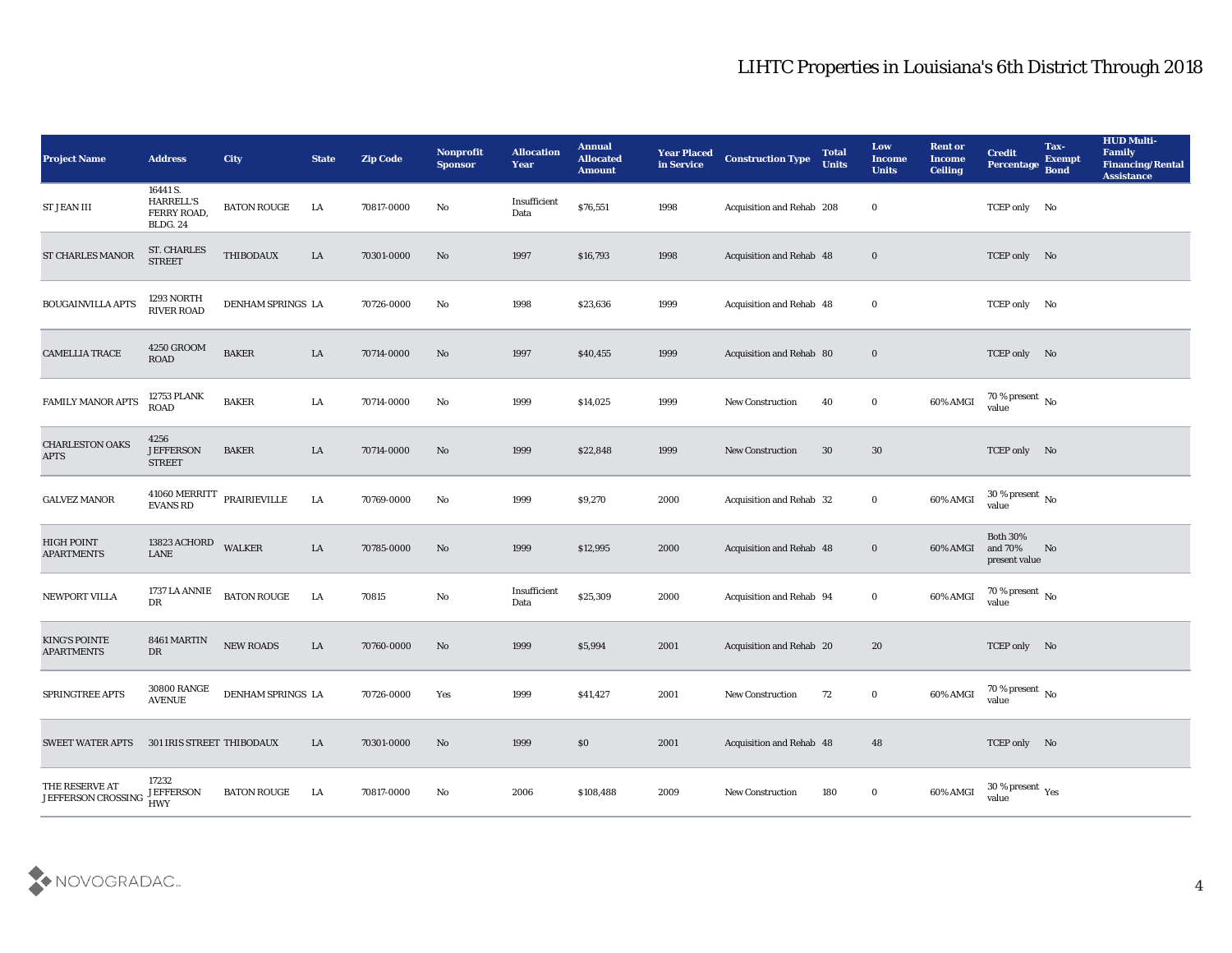| <b>Project Name</b>                         | <b>Address</b>                               | City                                   | <b>State</b> | <b>Zip Code</b> | Nonprofit<br><b>Sponsor</b> | <b>Allocation</b><br><b>Year</b> | <b>Annual</b><br><b>Allocated</b><br><b>Amount</b> | <b>Year Placed</b><br>in Service | <b>Construction Type</b>        | <b>Total</b><br><b>Units</b> | Low<br><b>Income</b><br><b>Units</b> | <b>Rent or</b><br>Income<br><b>Ceiling</b> | <b>Credit</b><br><b>Percentage</b>          | Tax-<br><b>Exempt</b><br><b>Bond</b> | <b>HUD Multi-</b><br>Family<br><b>Financing/Rental</b><br><b>Assistance</b> |
|---------------------------------------------|----------------------------------------------|----------------------------------------|--------------|-----------------|-----------------------------|----------------------------------|----------------------------------------------------|----------------------------------|---------------------------------|------------------------------|--------------------------------------|--------------------------------------------|---------------------------------------------|--------------------------------------|-----------------------------------------------------------------------------|
| <b>OAKGROVE</b><br><b>APARTMENTS</b>        | 119 BANKERS<br>COURT                         | PIERRE PART                            | LA           | 70339-0000      | No                          | 1996                             | \$245,137                                          | 2011                             | <b>Acquisition and Rehab 32</b> |                              | 32                                   | 60% AMGI                                   | $30\,\%$ present $_{\, \rm No}$<br>value    |                                      |                                                                             |
| <b>BENT TREE MANOR</b><br><b>APARTMENTS</b> | <b>12778 PLANK</b><br><b>ROAD</b>            | <b>BAKER</b>                           | LA           | 70714-0000      | No                          | 2011                             | \$254,401                                          | 2011                             | Acquisition and Rehab 32        |                              | 32                                   | 60% AMGI                                   | <b>Both 30%</b><br>and 70%<br>present value | No                                   |                                                                             |
| HOOPER SPRINGS                              | 8210 CYPRESS<br>SPRINGS ROAD                 | <b>BATON ROUGE</b>                     | LA           | 70811-0000      | No                          | 2009                             | \$670,512                                          | 2011                             | <b>New Construction</b>         | 48                           | 48                                   |                                            | TCEP only No                                |                                      |                                                                             |
| NORMANDY VILLAGE 1500 CALAIS DR. LAPLACE    |                                              |                                        | LA           | 70068-0000      | No                          | Insufficient<br>Data             | \$8,825                                            | 2002                             | Acquisition and Rehab 60        |                              | $\bf{0}$                             | 60% AMGI                                   | <b>Both 30%</b><br>and 70%<br>present value | No                                   |                                                                             |
| RESTORATION BATON<br><b>ROUGE II</b>        | 2906<br><b>STREET</b>                        | GOVERNMENT BATON ROUGE                 | LA           | 70806-0000      | No                          | Insufficient<br>Data             | \$10,361                                           | 2002                             | Acquisition and Rehab 36        |                              | $\bf{0}$                             | 60% AMGI                                   | $30\,\%$ present $\,$ No $\,$<br>value      |                                      |                                                                             |
| PALMETTO SPRINGS<br>APT.                    | 13880<br>HARTMAN RD.                         | WALKER                                 | LA           | 70785-0000      | No                          | Insufficient<br>Data             | \$209,538                                          | 2003                             | <b>New Construction</b>         | 48                           | 48                                   |                                            | 60% AMGI TCEP only No                       |                                      |                                                                             |
| <b>RESTORATION BATON</b><br><b>ROUGE VI</b> | 3955<br>GOVERNMENT BATON ROUGE<br>ST., STE 1 |                                        | LA           | 70806-0000      | No                          | 2006                             | \$225,518                                          | 2005                             | Acquisition and Rehab 20        |                              | 20                                   |                                            | TCEP only No                                |                                      |                                                                             |
| WILLOW WOOD MANOI PLANTATION                | 1002<br><b>ROAD</b>                          | <b>THIBODAUX</b>                       | LA.          | 70301-0000      | No                          | 2004                             | \$9,461                                            | 2005                             | Acquisition and Rehab 32        |                              | $\bf{0}$                             | 60% AMGI                                   | <b>Both 30%</b><br>and 70%<br>present value | No                                   |                                                                             |
| BAKER PLAZA APARTMI MANHATTEN               | 2290<br>DR                                   | <b>BAKER</b>                           | LA           | 70714-0000      | No                          | 2005                             | \$4,949                                            | 2006                             | Acquisition and Rehab 12        |                              | 12                                   | 60% AMGI                                   | $30\,\%$ present $_{\, \rm No}$<br>value    |                                      |                                                                             |
| THE CROSSINGS APART ELLIS ROAD,             | 10888 BUDDY<br><b>UNITS 33-40</b>            | DENHAM SPRINGS LA                      |              | 70726-0000      | No                          | 2006                             | \$37,149                                           | 2007                             | <b>New Construction</b>         | 136                          | 136                                  | 60% AMGI                                   | $30\,\%$ present $\,$ Yes value             |                                      |                                                                             |
| <b>MALLARD CROSSING</b>                     | 11316<br>GREENWELL<br>SPRINGS RD             | <b>BATON ROUGE</b>                     | LA           | 70814-0000      | No                          | 2007                             | \$84,483                                           | 2012                             | <b>New Construction</b>         | 192                          | 192                                  |                                            | TCEP only No                                |                                      |                                                                             |
| <b>BURBERRY ESTATES</b>                     |                                              | $1700$ BURBERRY $\,$ BATON ROUGE COURT | LA           | 70820-0000      | $\rm\thinspace No$          | 2013                             | \$600,000                                          | 2015                             | New Construction                | 35                           | 35                                   |                                            | TCEP only No                                |                                      |                                                                             |
| ROOSEVELT TERRACE ROOSEVELT                 | <b>1255 WEST</b><br><b>STREET</b>            | <b>BATON ROUGE</b>                     | LA           | 70802-0000      | No                          | 2013                             | \$600,000                                          | 2015                             | Acquisition and Rehab 40        |                              | 40                                   |                                            | TCEP only No                                |                                      |                                                                             |